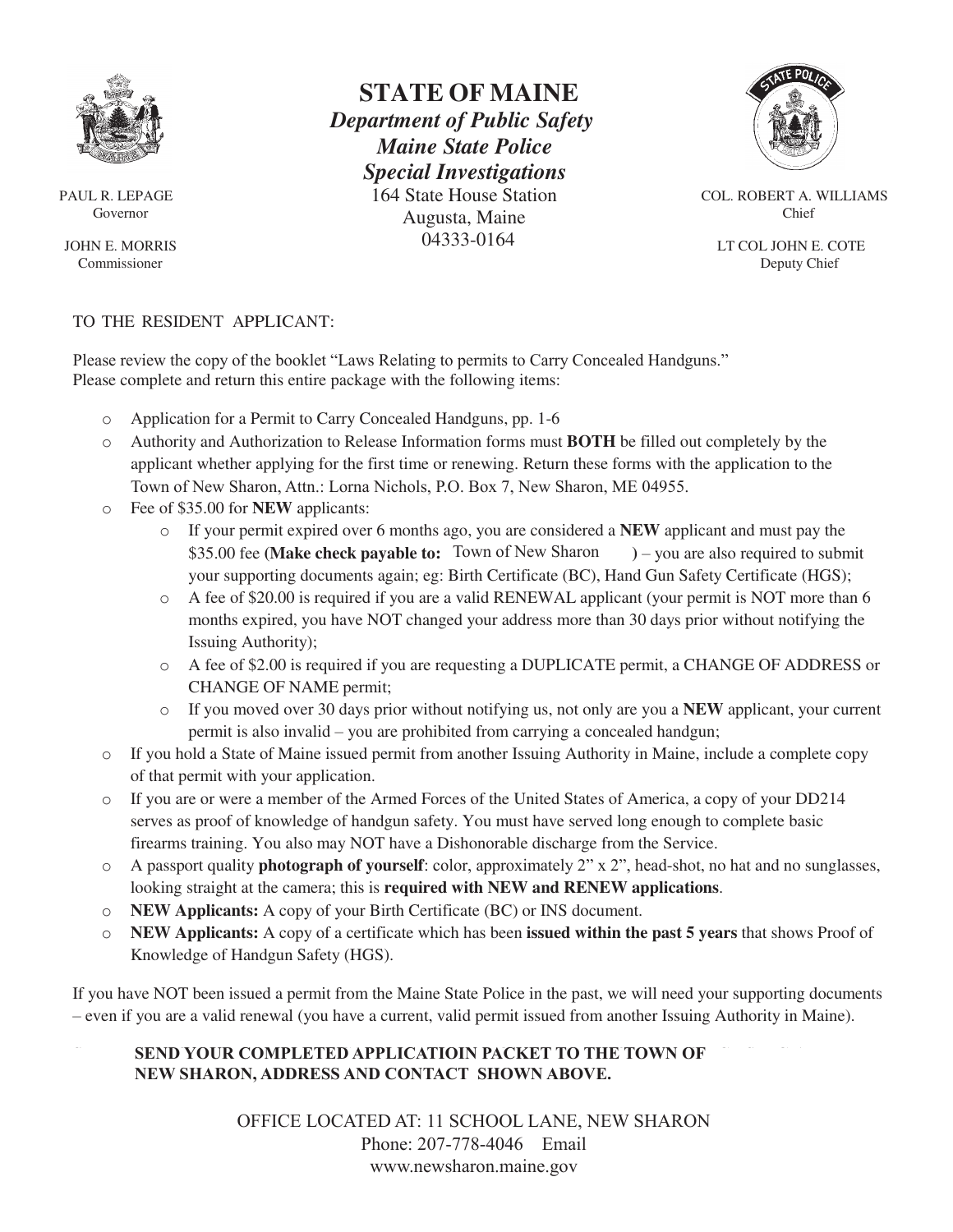# MAKE CHECK PAYABLE TO: TOWN OF NEW SHARON



# APPLICATION FOR PERMIT APPLICATION FOR PERMIT TO CARRY CONCEALED HANDGUN

| TOWN OF NEW SHARON                                    | <b>FOR OFFICE USE ONLY</b>        |
|-------------------------------------------------------|-----------------------------------|
| PLICATION FOR PERMIT TO<br>RY CONCEALED HANDGUN       | \$20.00                           |
|                                                       | LICENSE#<br>\$2.00                |
| .00) $\Box$ RENEW (\$20.00) $\Box$ DUPLICATE (\$2.00) | ISSUE DENY DATE:                  |
| ADDRESS $(\$2.00)$ $\Box$ CHANGE OF NAME $(\$2.00)$   | <b>EXPIRATION DATE IF ISSUED:</b> |

 $\square\text{ NEW ($35.00})\ \square\ \text{RENEW ($20.00})\ \square\ \text{DUPLICATE ($2.00})$ 

 $\Box$  CHANGE OF ADDRESS (\$2.00)  $\Box$  CHANGE OF NAME (\$2.00)

| <b>HEIGHT:</b><br>FT | IN               |
|----------------------|------------------|
| WEIGHT:              |                  |
| SEX:<br>M            | $\boldsymbol{F}$ |
|                      |                  |
|                      |                  |
| WORK:                |                  |
|                      |                  |
|                      |                  |
|                      |                  |
|                      |                  |

#### LIST ALL ADDRESSES YOU HAVE LIVED AT DURING LAST 5 YEARS; **INCLUDE MOVE IN AND MOVE OUT DATES**; USE ADDITIONAL SHEET OF PAPER IF NEEDED:

| <b>MO/YR IN – MO/YR OUT</b> |
|-----------------------------|
|                             |
|                             |
|                             |
|                             |
|                             |
|                             |
|                             |
|                             |
|                             |

PREVIOUS VERSIONS OF THIS FORM ARE OBSOLETE AND SHOULD NOT BE USED AG FORM 1R REVISED 8/31/2015 Applicant Initials Applicant Initials Applicant Initials Applicant Initials Applicant Initials Applicant Initials Applicant Initials Applicant Initials Applicant Initials Applicant Initials App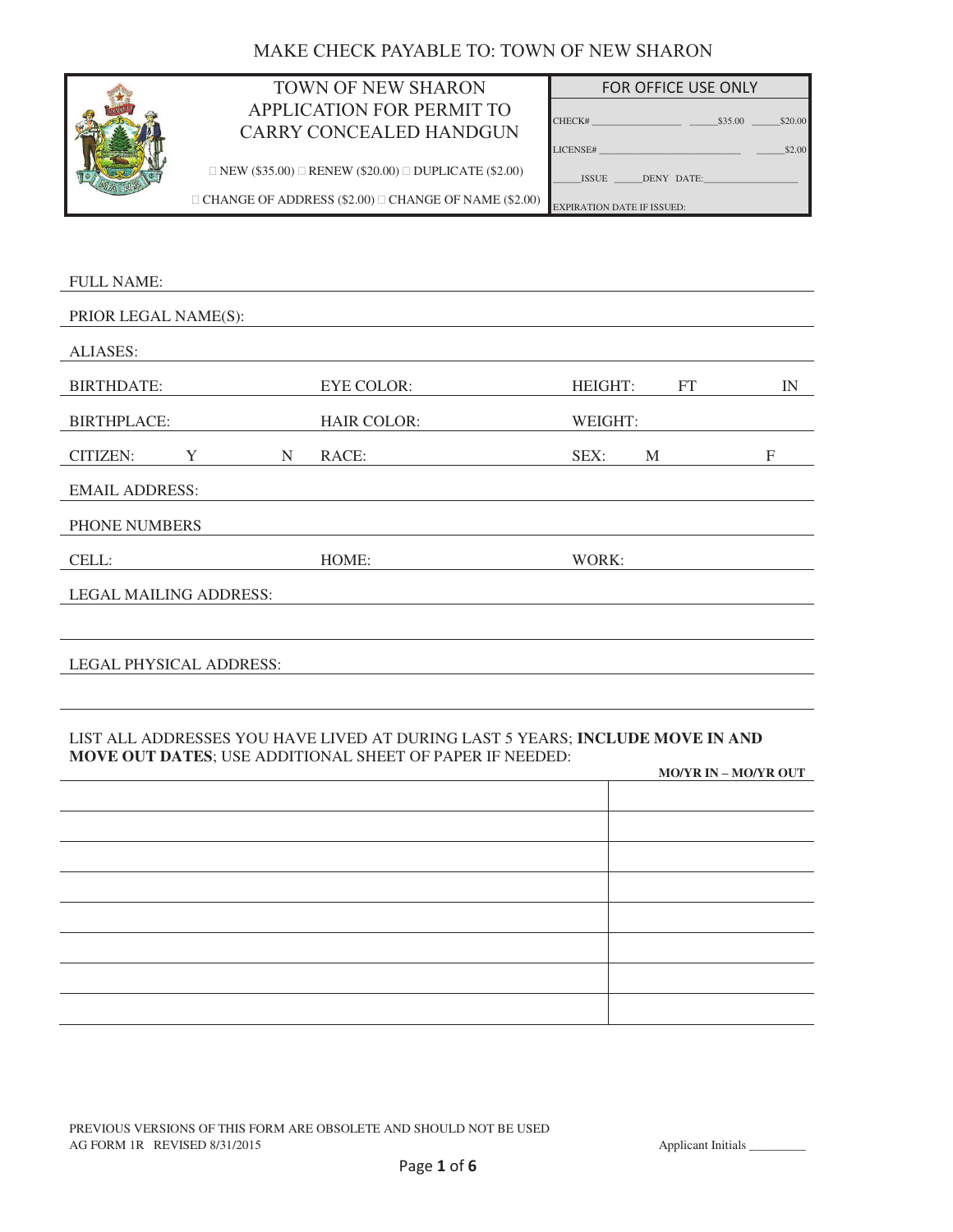LIST OF PREVIOUSLY ISSUED PERMITS TO CARRY CONCEALED HANDGUNS OR OTHER CONCEALED WEAPONS BY ANY ISSUING AUTHORITY IN MAINE OR ANY OTHER JURISDICTION. For each permit previously issued, please identify the issuing authority (e.g. Massachusetts State Police; Portland P.D.; Town of Shapleigh, Selectmen) and the date the permit was issued.

LIST OF PREVIOUS REFUSALS TO ISSUE PERMIT TO CARRY CONCEALED HANDGUNS OR OTHER CONCEALED WEAPONS BY ANY ISSUING AUTHORITY IN MAINE OR IN ANY OTHER JURISDICTION. For each refusal of a permit, please identify the agency that refused to issue the permit, and the date of refusal. (Include Explanations)

LIST OF PREVIOUS REVOCATIONS OR SUSPENSIONS OF HANDGUNS PERMITS OR PERMITS TO CARRY CONCEALED HANDGUNS OR OTHER CONCEALED WEAPONS BY ANY ISSUING AUTHORITY IN MAINE OR IN ANY OTHER JURISDICTION. For each revocation, please identify the agency or authority that revoked the permit and the date it was revoked or suspended. (Include Explanations)

PREVIOUS VERSIONS OF THIS FORM ARE OBSOLETE AND SHOULD NOT BE USED AG FORM 1R REVISED 8/31/2015 **Applicant Initials** 1.1 Applicant Initials 1.1 Applicant Initials 1.1 Applicant Initials 1.1 Applicant Initials 1.1 Applicant Initials 1.1 Applicant Initials 1.1 Applicant Initials 1.1 Applica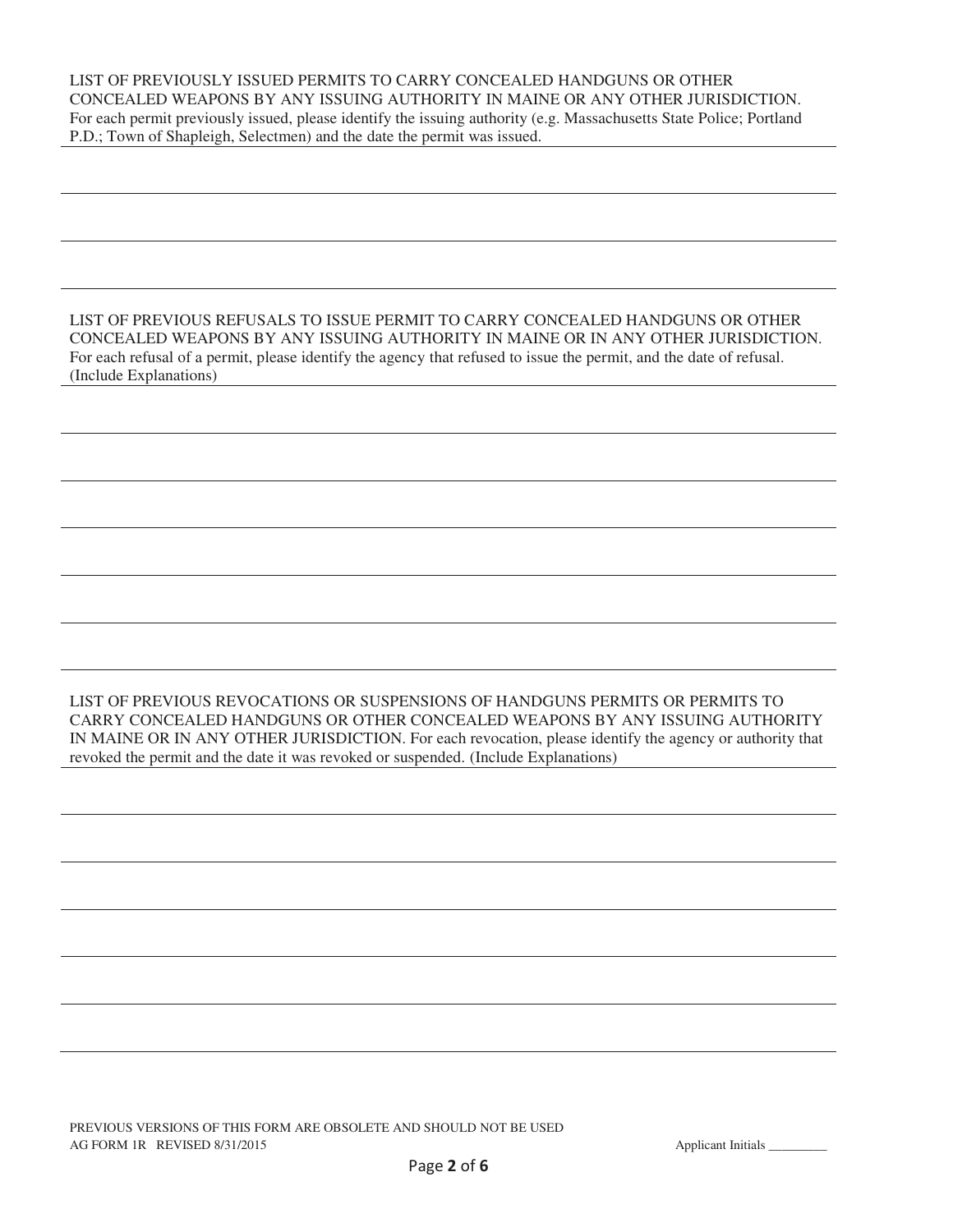## CIRCLE APPROPRIATE ANSWER AFTER EACH QUESTION.

|                                                                                                                                                                                                                                                                                                                                                                                        |            | NO.            |
|----------------------------------------------------------------------------------------------------------------------------------------------------------------------------------------------------------------------------------------------------------------------------------------------------------------------------------------------------------------------------------------|------------|----------------|
| b. Is there a formal charging instrument now pending against you in this state for a crime under<br>the laws of this state that is punishable by imprisonment for a term of year or more? ------------- YES                                                                                                                                                                            |            | N <sub>O</sub> |
| c. Is there a formal charging instrument now pending against you in any federal court for a<br>crime under the laws of the United States that is punishable by imprisonment for a term                                                                                                                                                                                                 |            | N <sub>O</sub> |
| d. Is there a formal charging instrument now pending against you in another state for a crime<br>that, under the laws of the that state, is punishable by imprisonent for a term exceeding one                                                                                                                                                                                         |            | N <sub>O</sub> |
| e. If your answer to question (d) is "yes", is that charged crime classified under the laws of that<br>state as a misdemeanor punishable by a term of imprisonment of 2 years or less? ------------------ YES                                                                                                                                                                          |            | N <sub>O</sub> |
| f. Is there a formal charging instrument pending against you in another state for a crime<br>punishable in that state by a term of imprisonment of 2 years or less and classified by that state<br>as a misdemeanor, but that is substantially similar to a crime that under the laws of this State                                                                                    |            | NO.            |
| g. Is there a formal charging instrument now pending against you under the laws of the United<br>States, this State or any other state or the PassamaguoddY Tribe or Penobscot Nation in a<br>proceeding in which the prosecuting authority has pleaded that you committed the crime with<br>the use of a Handgun against a person or with the use of a dangerous weapon as defined in |            | N <sub>O</sub> |
| h. Is there a formal charging instrument now pending against you in this or any other<br>jurisdiction for a juvenile offense that, if committed by an adult, would be a crime described in<br>question (b), (c), (d) or (f) and involves bodily injury or threatened bodily injury against                                                                                             |            | N <sub>O</sub> |
| i. Is there a formal charging instrument now pending against you in this or any other<br>jurisdiction for a juvenile offense that, if committed by an adult, would be a crime described in                                                                                                                                                                                             | <b>YES</b> | N <sub>O</sub> |
| j. Is there a formal charging instrument now pending against you in this or any other<br>jurisdiction for a juvenile offense that, if committed by an adult, would be a crime described in<br>question $(b)$ , $(c)$ , $(d)$ or $(f)$ , but does not involve bodily injury or threatened bodily injury against                                                                         |            | NO.            |
| k. Have you ever been convicted of committing or found not criminally responsible by reason of<br>insanity or mental disease or defect of committing a crime described in question $(b)$ , $(c)$ , $(f)$ or                                                                                                                                                                            | <b>YES</b> | NO.            |
| 1. Have you ever been convicted of committing or found not criminally responsible by reason of<br>insanity or mental disease or defect of committing a crime described in question (d)? -------------- YES                                                                                                                                                                             |            | NO.            |
| m. If your answer to question (l) is "yes," was that crime classified under the laws of that state as<br>a misdemeanor punishable by a term of imprisonment of 2 years or less? --------------------------- YES                                                                                                                                                                        |            | NO.            |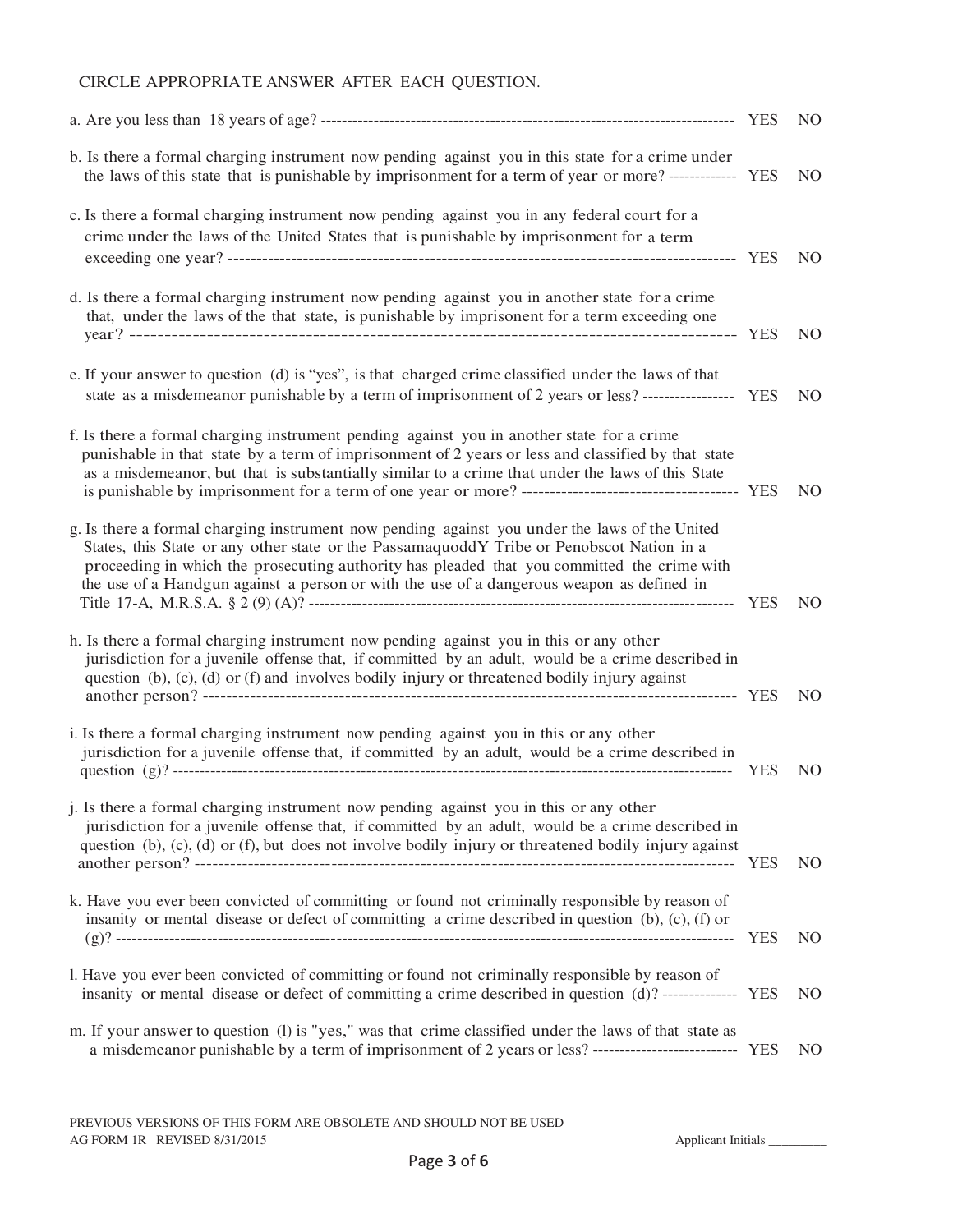| n. Have you ever been adjudicated as having committed a juvenile offense                                                                                                                                                                                                                                                                                                                                                                                                                                    |            | N <sub>O</sub> |
|-------------------------------------------------------------------------------------------------------------------------------------------------------------------------------------------------------------------------------------------------------------------------------------------------------------------------------------------------------------------------------------------------------------------------------------------------------------------------------------------------------------|------------|----------------|
| o. Have you ever been adjudicated as having committed a juvenile offense described in question                                                                                                                                                                                                                                                                                                                                                                                                              | <b>YES</b> | N <sub>O</sub> |
| p. Are you currently subject to an order of a Maine court or an order of a court of the United<br>States or another state, territory, commonwealth or tribe that restrains you from harassing,<br>stalking or threatening your intimate partner, as defined in 18 United States Code, Section<br>921(a), or a child of your intimate partner, or from engaging in other conduct that would place<br>your intimate partner in reasonable fear of bodily injury to that intimate partner or the child? -- YES |            | N <sub>O</sub> |
|                                                                                                                                                                                                                                                                                                                                                                                                                                                                                                             | <b>YES</b> | N <sub>O</sub> |
| r. Are you a drug abuser, drug addict or drug dependent person? ----------------------------------- YES                                                                                                                                                                                                                                                                                                                                                                                                     |            | NO             |
| s. Do you have a mental disorder that causes you to be potentially dangerous to yourself or                                                                                                                                                                                                                                                                                                                                                                                                                 | <b>YES</b> | N <sub>O</sub> |
| t. Have you been adjudicated to be an incapacitated person pursuant to Title 18-A, Article V,<br>Parts 3 and 4, and not had that designation removed by an order under Title 18-A, M.R.S.A.<br>§5-307 (b)? [Termination of incapacity, Probate Code; protection of persons under disability                                                                                                                                                                                                                 |            | NO.            |
| u. Have you been dishonorably discharged from the military forces within the past 5 years? ------- YES                                                                                                                                                                                                                                                                                                                                                                                                      |            | N <sub>O</sub> |
|                                                                                                                                                                                                                                                                                                                                                                                                                                                                                                             |            | N <sub>O</sub> |
| w. Have you been convicted in a Maine court of a violation of Title 17-A, M.R.S.A. § 1057<br>[possession of a Handgun in an establishment licensed for on-premises consumption of liquor]                                                                                                                                                                                                                                                                                                                   | YES        | N <sub>O</sub> |
| x. Have you been adjudicated in a Maine court within the past five (5) years as having committed<br>a juvenile offense involving conduct that, if committed by an adult, would be a violation of<br>Title 17-A, M.R.S.A. § 1057 [criminal possession of a Handgun in an establishment licensed for                                                                                                                                                                                                          |            | NO.            |
| y. To your knowledge, have you been the subject of an investigation by any law enforcement<br>agency within the past 5 years regarding the alleged abuse by you of family or household                                                                                                                                                                                                                                                                                                                      |            | N <sub>O</sub> |
| z. Have you been convicted in any jurisdiction within the past 5 years of 3 or more crimes<br>punishable by a term of imprisonment of less than one year or of crimes classified under the<br>laws of a state as a misdemeanor and punishable by a term of imprisonment of 2 years or                                                                                                                                                                                                                       | <b>YES</b> | N <sub>O</sub> |
| aa. Have you been adjudicated in any jurisdiction within the past 5 years to have committed 3                                                                                                                                                                                                                                                                                                                                                                                                               | <b>YES</b> | N <sub>O</sub> |
| bb. To your knowledge, have you engaged within the past 5 years in reckless or negligent<br>conduct [as defined at 25 M.R.S.A. § 2002(11)] that has been the subject of an investigation                                                                                                                                                                                                                                                                                                                    | <b>YES</b> | NO.            |
| PREVIOUS VERSIONS OF THIS FORM ARE OBSOLETE AND SHOULD NOT BE USED                                                                                                                                                                                                                                                                                                                                                                                                                                          |            |                |

AG FORM 1R REVISED 8/31/2015 Applicant Initials \_\_\_\_\_\_\_\_\_\_\_\_\_\_\_\_\_\_\_\_\_\_\_\_\_\_\_\_\_\_\_\_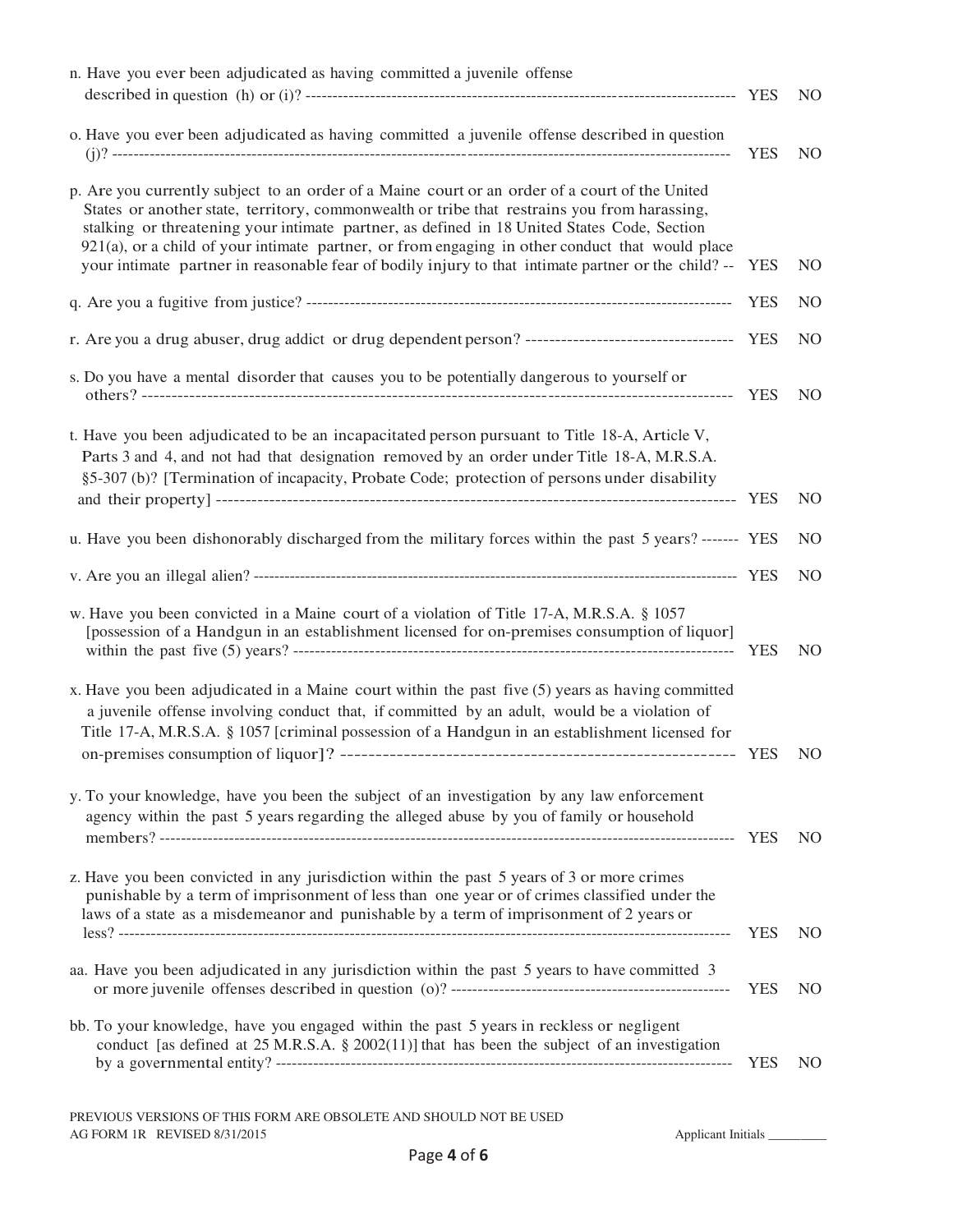| cc. Have you been convicted in a Maine court within the past 5 years of any Title 17-A, chapter                                                                                                   | <b>YES</b> | N <sub>O</sub> |
|---------------------------------------------------------------------------------------------------------------------------------------------------------------------------------------------------|------------|----------------|
| dd. Have you been adjudicated in a Maine court within the past 5 years as having committed a<br>juvenile offense involving conduct that, if committed by an adult, would have been a violation    | <b>YES</b> | N <sub>O</sub> |
| ee. Have you been adjudged in a Maine court to have committed the civil violation of possession<br>of a useable amount of marijuana, butyl nitrite or isobutyl nitrite in violation of Title 22   | <b>YES</b> | N <sub>O</sub> |
| ff. Have you been adjudicated in a Maine court within the past 5 years as having committed the<br>juvenile crime defined in Title 15 M.R.S.A. § 3103 (1) (B) of possession of a useable amount of | <b>YES</b> | NO.            |

## **READ THE FOLLOWING CAREFULLY BEFORE SIGNING APPLICATION**

### BY AFFIXING YOUR SIGNATURE BELOW AS THE APPLICANT YOU:

- A. Certify that the statements you have made on this application and any documents you make a part of this application, are true and correct.
- A-1. Certify that you understand that a "yes" answer to question (l) or (o) above is cause for refusal unless you are authorized to possess a Handgun under Title 15 M.R.S.A. § 393.
- A-2. Certify that you understand that a "yes" answer to question (p) is cause for refusal if the order of the court meets the preconditions contained in Title 15, M.R.S.A. § 393 (1) (D). If the order of the court does not meet the preconditions, the conduct underlying the order may be used by the issuing authority, along with other information, in judging good moral character under 25 M.R.S.A. § 2003 (4).
- B. Certify that you understand that a "yes" answer to question number (a), (k), (n), or any of the questions numbered (q) through  $(x)$  above is cause for refusal.
- B-1. Certify that you understand that a "yes" answer to one or more of the questions numbered (b) through (j),  $(m)$ ,  $(y)$ ,  $(z)$ , or  $(aa)$  to  $(ff)$  above will be used by this issuing authority, along with other information, in judging good moral character under Title 25 M.R.S.A. § 2003(4).
- C. Certify that you will, that at the request of this issuing authority, take whatever action is required of you by law to allow this issuing authority to obtain from the Maine Department of Health and Human Services (limited to records of patient committals to Riverview Psychiatric Center and Dorothea Dix Psychiatric Center), the courts, law enforcement agencies, the military, the United States Citizenship and Immigration Services, and any prior issuing authority in this State or any other jurisdiction with which you have been involved, information relevant to the following: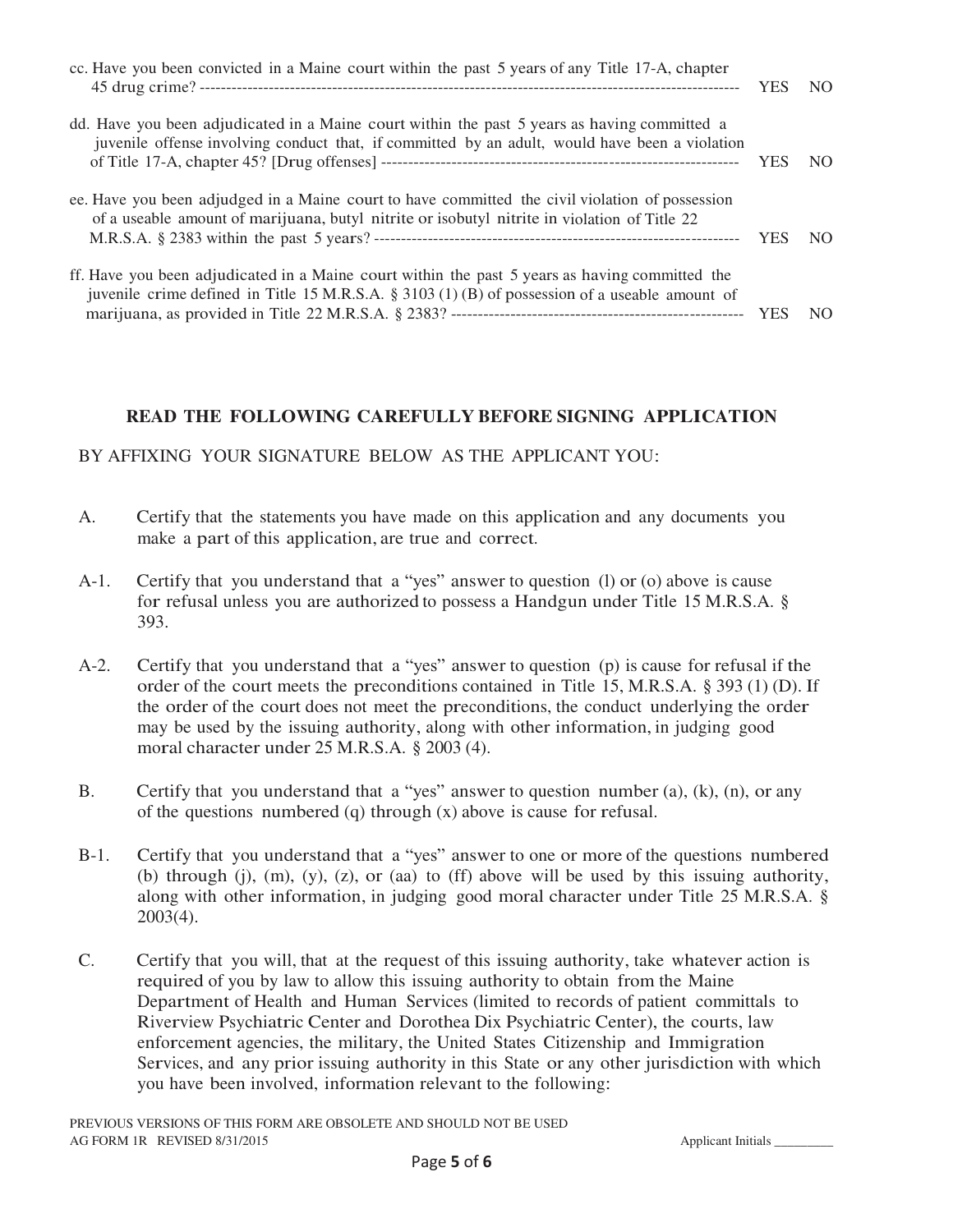(1) The determination as to whether the information supplied on the application or any documents made a part of the application is true and correct; (2) The determination as to whether each of the additional requirements of Title 25 M.R.S.A. § 2003 has been met; (3) The determination as to whether, if you are currently a permit holder, such permit must be revoked under Title 25 M.R.S.A. § 2005; and (4) The determination as to whether, if you are otherwise eligible and reapplying following an earlier revocation of a permit, you are eligible to do so under Title 25 M.R.S.A. § 2005 or Title 17-A M.R.S.A. § 1057.

- D. Certify that you understand that if fingerprints are required by this issuing authority in order to resolve any questions as to your identity, you will submit to being fingerprinted.
- E. Certify that you understand that if a photograph is an integral part of the permit to carry concealed Handguns adopted by this issuing authority, you will submit to being photographed for that purpose.
- F. Certify that you understand that you must demonstrate to this issuing authority a knowledge of handgun safety as required by Title 25 M.R.S.A. § 2003 (1) (E) (5), unless you demonstrate that you are exempted under that same statute.
- G. Certify that you have received a copy of the pamphlet entitled "LAWS RELATING TO PERMITS TO CARRY CONCEALED HANDGUNS" (2014 edition).
- H. I understand that any false statements I make in this application or documents I make a part of this application may result in criminal prosecution pursuant to 25 M.R.S.A. § 2004 (1) and/or 17-A M.R.S.A. § 453, unsworn falsification.

 $\overline{a}$ 

Your Signature as Applicant Date Date Date Date Date

ALL QUESTIONS MUST BE ANSWERED COMPLETELY AND THE APPLICATION FEE (\$35 FOR ORIGINAL APPLICATION, \$20 FOR RENEWAL APPLICATION, OR \$2.00 FOR CHANGE OF ADDRESS, DUPLICATE OR CHANGE OF NAME) MUST ACCOMPANY THIS APPLICATION OR THE APPLICATION WILL BE RETURNED.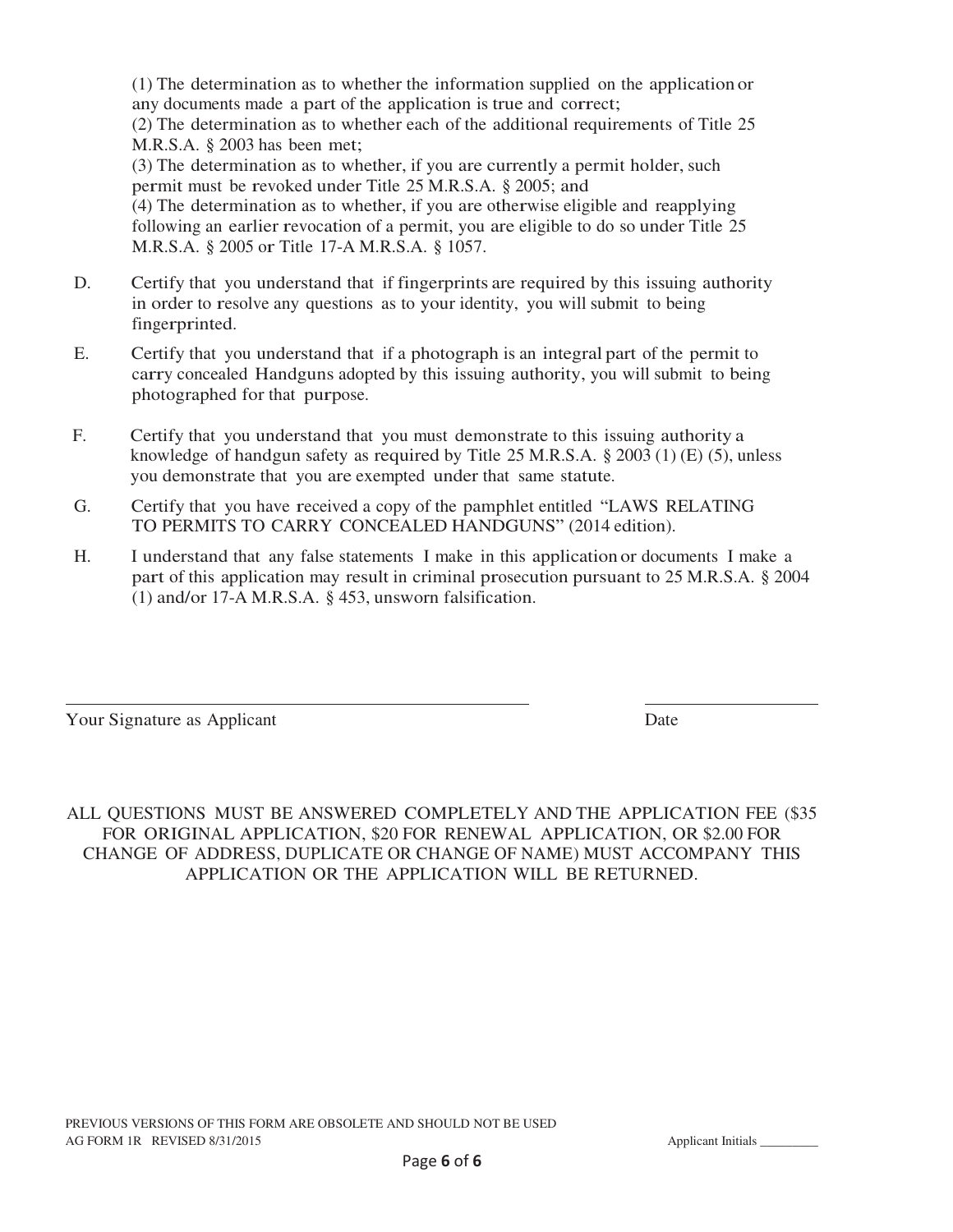#### **AUTHORIZATION TO PSYCHIATRIC FACILITY TO RELEASE INFORMATION FOR THE PURPOSE OF APPLYING FOR A CONCEALED HANDGUN PERMIT**

#### **PRINT LEGIBLY OR TYPE**

NAME OF APPLICANT: The set of  $\overline{D}$  and  $\overline{D}$  and  $\overline{D}$  and  $\overline{D}$   $\overline{D}$   $\overline{D}$   $\overline{D}$   $\overline{D}$   $\overline{D}$   $\overline{D}$   $\overline{D}$   $\overline{D}$   $\overline{D}$   $\overline{D}$   $\overline{D}$   $\overline{D}$   $\overline{D}$   $\overline{D}$   $\overline{D}$   $\overline{D}$ 

#### **ALIAS AND/OR PRIOR NAME(S):\_\_\_\_\_\_\_\_\_\_\_\_\_\_\_\_\_\_\_\_\_\_\_\_\_\_\_\_\_\_\_\_\_\_\_\_\_\_\_\_\_\_\_\_\_\_\_\_\_\_\_\_\_\_\_\_\_\_\_\_\_\_\_\_\_\_\_**

Pursuant to 25 M.R.S. §2003 (1)(E)(1), I authorize the **Riverview Psychiatric Center** and the **Dorothea Dix Psychiatric Center** of the Department of Health and Human Services to disclose any record of whether I have ever been committed to the Riverview Psychiatric Center or the Dorothea Dix Psychiatric Center to the issuing authority:

| Issuing Authority (individual)                 | Lorna Nichols, Selectperson    |                                      |              |
|------------------------------------------------|--------------------------------|--------------------------------------|--------------|
| Issuing Authority (organization)               | Town of New Sharon             |                                      |              |
| <b>Mailing Address</b>                         | PO Box 7, New Sharon, ME 04955 |                                      |              |
| 207-778-2102<br><b>Issuing Authority Fax #</b> |                                | Telephone # to verify receipt of fax | 207-778-4046 |

**I understand that the information requested is protected by law and cannot be released without my written permission, unless otherwise specifically permitted by law. I understand that I have the right to review information and material prior to its release. I understand I have the right to revoke this authorization in writing at any time by contacting the issuing authority identified above. I understand that my refusal to sign this release will cause my application for a concealed handgun permit to be rejected. I understand that if the issuing authority receives an affirmative response to its inquiry, I may be asked to authorize the release of additional information to determine my eligibility for a concealed handgun permit. Information disclosed to the issuing authority pursuant to this release is confidential pursuant to 25 M.R.S. § 2006.**

**This authorization is effective for six months following the date of my signature.** 

| <b>Applicant Signature</b>                                                                                                                                                                                 | <b>Date</b>                                                                                                                                                                                                                                                                                                                                                                                                                       |
|------------------------------------------------------------------------------------------------------------------------------------------------------------------------------------------------------------|-----------------------------------------------------------------------------------------------------------------------------------------------------------------------------------------------------------------------------------------------------------------------------------------------------------------------------------------------------------------------------------------------------------------------------------|
| <b>Witness Signature</b>                                                                                                                                                                                   | <b>Date</b>                                                                                                                                                                                                                                                                                                                                                                                                                       |
| APPLICANT: DO NOT SEND THIS FORM TO THE HOSPITAL. YOU MUST RETURN THIS<br><b>FORM TO THE ISSUING AUTHORITY IDENTIFIED ABOVE WITH YOUR PERMIT</b><br>APPLICATION, OR YOUR APPLICATION MAY NOT BE PROCESSED. |                                                                                                                                                                                                                                                                                                                                                                                                                                   |
|                                                                                                                                                                                                            | $R_{\text{C}}$ $\Lambda_{\text{H}}$ $\Lambda_{\text{H}}$ $\Lambda_{\text{H}}$ $\Lambda_{\text{H}}$ $\Lambda_{\text{H}}$ $\Lambda_{\text{H}}$ $\Lambda_{\text{H}}$ $\Lambda_{\text{H}}$ $\Lambda_{\text{H}}$ $\Lambda_{\text{H}}$ $\Lambda_{\text{H}}$ $\Lambda_{\text{H}}$ $\Lambda_{\text{H}}$ $\Lambda_{\text{H}}$ $\Lambda_{\text{H}}$ $\Lambda_{\text{H}}$ $\Lambda_{\text{H}}$ $\Lambda_{\text{H}}$ $\Lambda_{\text{H}}$ $\$ |

ISSUING AUTHORITY: Send completed form (or a copy) to Riverview Psychiatric Center (RPC) **AND** to Dorothea Dix Psychiatric Center (DDPC) by **one** of the following means:

- 1. Scan form and send via **e-mail** to: RiverviewMedicalRecords@maine.gov *AND* DorotheaDixMedicalRecords@maine.gov *OR*
- 2. **Fax** form to: RPC: (207) 287-7127 *AND* DDPC: (207) 941-4029 *OR*
- Mail the form, with a self-addressed stamped envelope to: Riverview Psychiatric Center, 250 Arsenal St., Augusta, ME 04330, Attn. Health Information; *AND* Dorothea Dix Psychiatric Center, PO Box 926, Bangor, ME 04401, Attn. Medical Records.

NOTICE TO ISSUING AUTHORITY: The RPC and DDPC will respond in the same manner in which you forward this form. However, if you fax the form, you must provide your telephone number so that the institution can verify your receipt of the return fax.

**AG Form 6: Revised June 17, 2013 All previous versions of this form are obsolete.**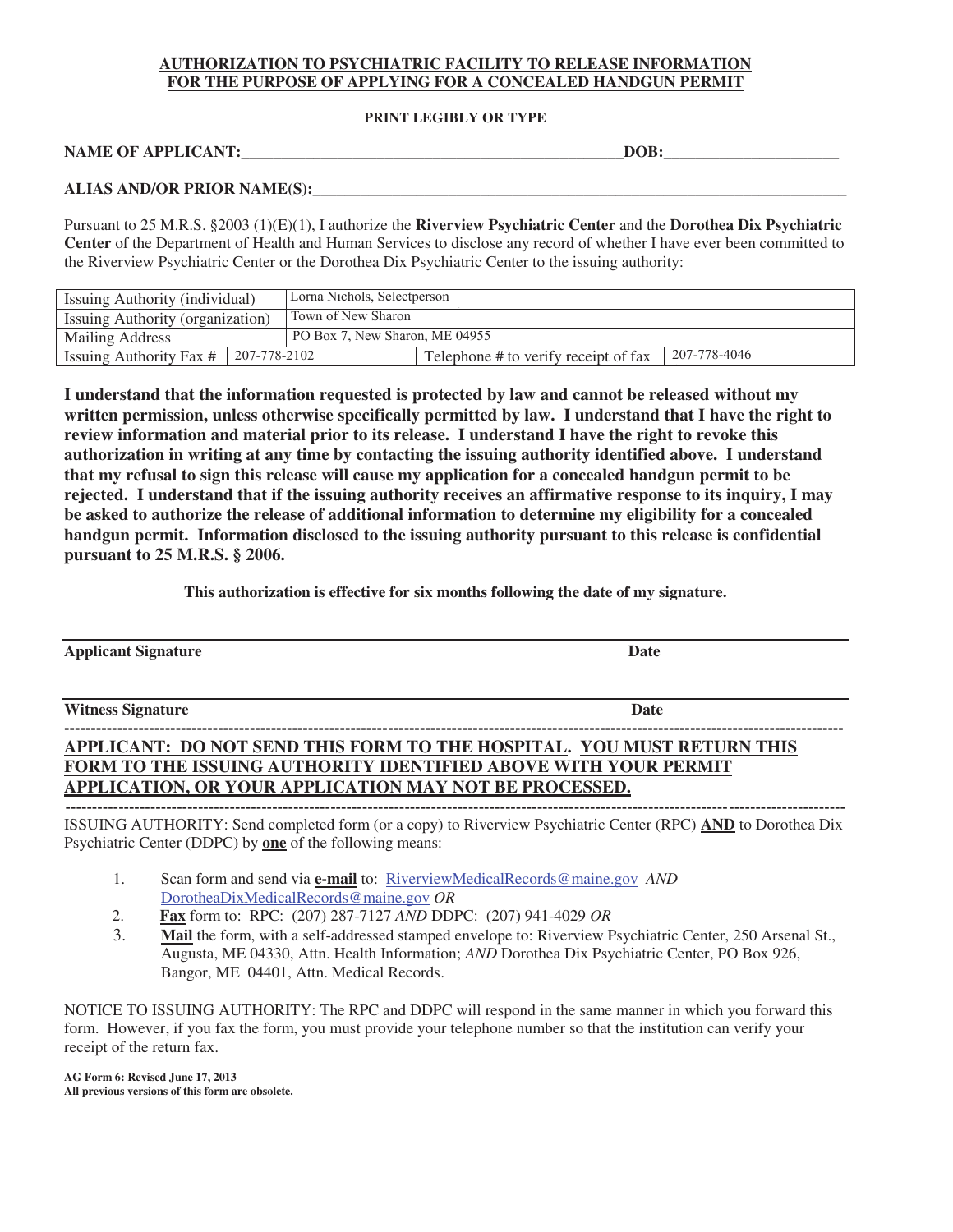#### **AUTHORITY TO RELEASE INFORMATION TO THE ISSUING AUTHORITY FOR THE PURPOSE OF EVALUATING INFORMATION SUPPLIED ON MY APPLICATION FOR A CONCEALED HANDGUN PERMIT UNDER 25 M.R.S., CHAPTER 252.**

#### **TO ALL LAW ENFORCEMENT AGENCIES, INCLUDING COURTS, BOTH WITHIN AND WITHOUT THE STATE OF MAINE:**

**I hereby authorize and direct you to release to the issuing authority or its representative any information in your possession or control concerning me pertaining to the following:** 

- **(1) conviction data;**
- **(2) any criminal matter in which a formal charging instrument is now pending;**
- **(3) adjudication data relating to any juvenile offenses which involves conduct which, if committed by an adult, would be a crime;**
- **(4) any juvenile matter in which a formal charging instrument is now pending involving any juvenile offense described in (3) above;**
- **(5) fugitive from justice status;**
- **(6) incidents of abuse of family or household members within the past five years;**
- **(7) drug abuse, drug addiction or drug dependency;**
- **(8) adjudication as an incapacitated person;**
- **(9) any mental disorder that causes me to be potentially dangerous to myself or others;**
- **(10) reckless or negligent conduct as defined by 25 M.R.S. § 2002(11) within the past five years;**
- **(11) information of record indicating that I have been convicted of or adjudicated as having committed a violation of Title 17-A, chapter 45 or Title 22, section 2383, or adjudicated as having committed a juvenile crime that is a violation of Title 22, section 2383 or a juvenile crime that would be defined as a criminal violation under Title 17-A, chapter 45 if committed by an adult; and**
- **(12) whether I am currently subject to an order of a Maine court or an order of a court of the United States or another state, territory, commonwealth or tribe that restrains me from harassing, stalking or threatening an intimate partner, as defined in 18 United States Code, Section 921(a), or a child of an intimate partner, or from engaging in other conduct that would place an intimate partner in reasonable fear of bodily injury to that intimate partner or the child.**

#### **TO ALL PRIOR ISSUING AUTHORITIES, BOTH WITHIN AND WITHOUT THE STATE OF MAINE:**

 **I hereby authorize and direct you to release to the issuing authority or its representative any information of record in your possession or control concerning me pertaining to any previous refusal to issue or revocation of a permit to carry handguns or firearms, or other weapons.**